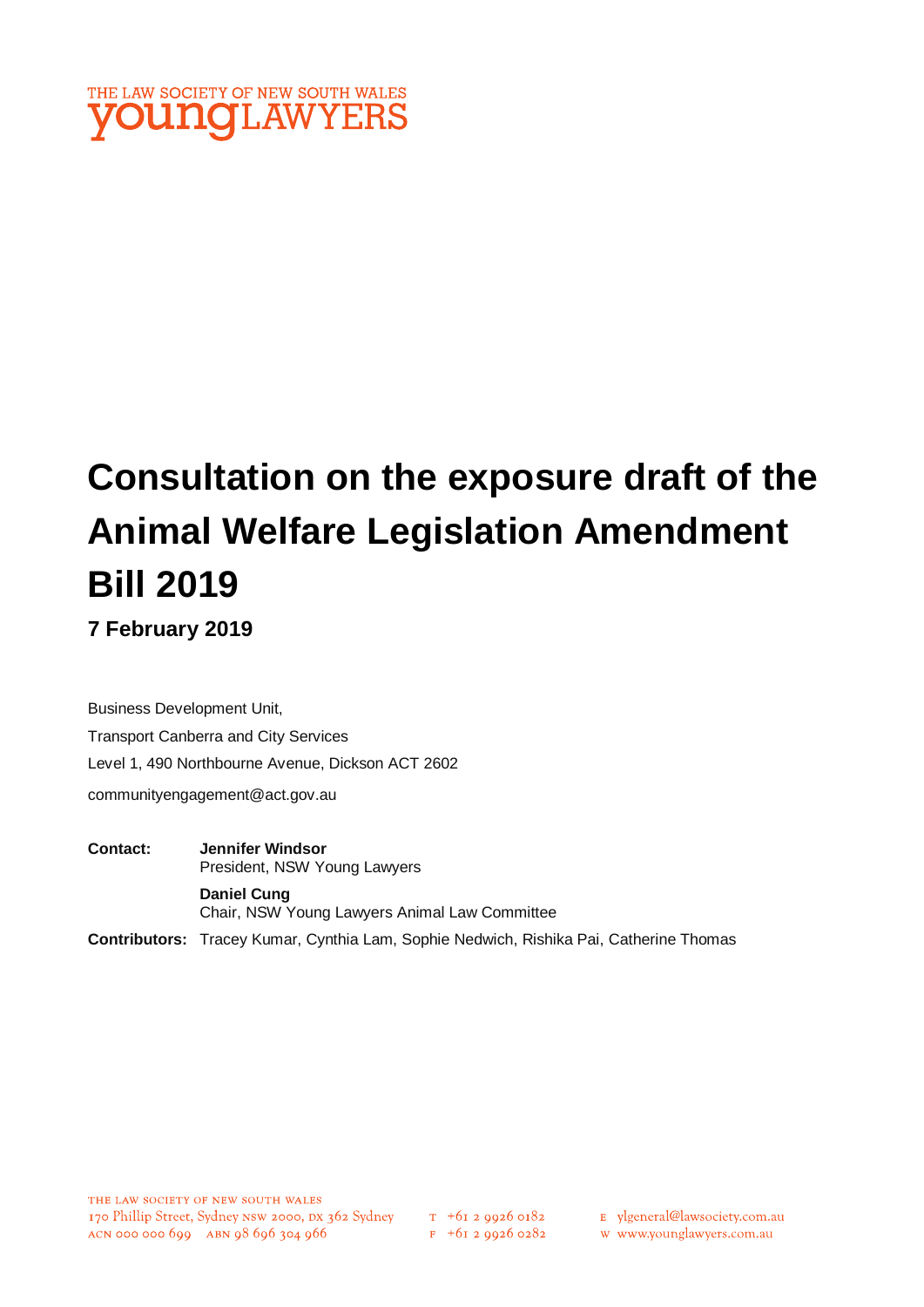# The NSW Young Lawyers Animal Law Committee (**Committee**) makes the following submission in response to the ACT Government's Consultation on the exposure draft of the Animal Welfare Legislation Amendment Bill 2019 (**Consultation**).

### **NSW Young Lawyers**

NSW Young Lawyers is a division of The Law Society of New South Wales. NSW Young Lawyers supports practitioners in their professional and career development in numerous ways, including by encouraging active participation in its 15 separate committees, each dedicated to particular areas of practice. Membership is automatic for all NSW lawyers (solicitors and barristers) under 36 years and/or in their first five years of practice, as well as law students. NSW Young Lawyers currently has over 15,000 members.

The Committee comprises a group of over 400 members interested in animal welfare and laws regulating the treatment of animals. The Committee aims to raise awareness and provide education to the legal profession and wider community, while increasing understanding about the importance of protecting animals from abuse and neglect. A common theme amongst Committee members is a passion and desire to use their legal skills and the law to help improve the lives of animals.

## **Summary of Recommendations**

- 1. The Committee supports the proposal to update the objects of the *Animal Welfare Act 1992* (ACT) (**the Act**) to recognise animals' sentience, intrinsic value and entitlement to compassion;
- 2. The Committee agrees with the proposal to permit information to be shared between the Animal Welfare Advisory Committee (**AWAC**) and the Animal Welfare Authority;
- 3. The Committee supports the proposal to enhance regulation of pet businesses, though notes that to meet the standard of best practice, the ACT should mandate that pet shops can only sell rescue animals;
- 4. The Committee supports the proposal to restrict the number of dogs a person can walk to three animals, in the interests of the walker's and the dogs' safety, as well as the safety of other pedestrians and animals;
- 5. The Committee agrees with the proposed amendments to the scheme for the registration of assistance animals in the ACT, particularly provisions concerning the exclusion of persons convicted of animal welfare offences from the training and assessment of assistance animals;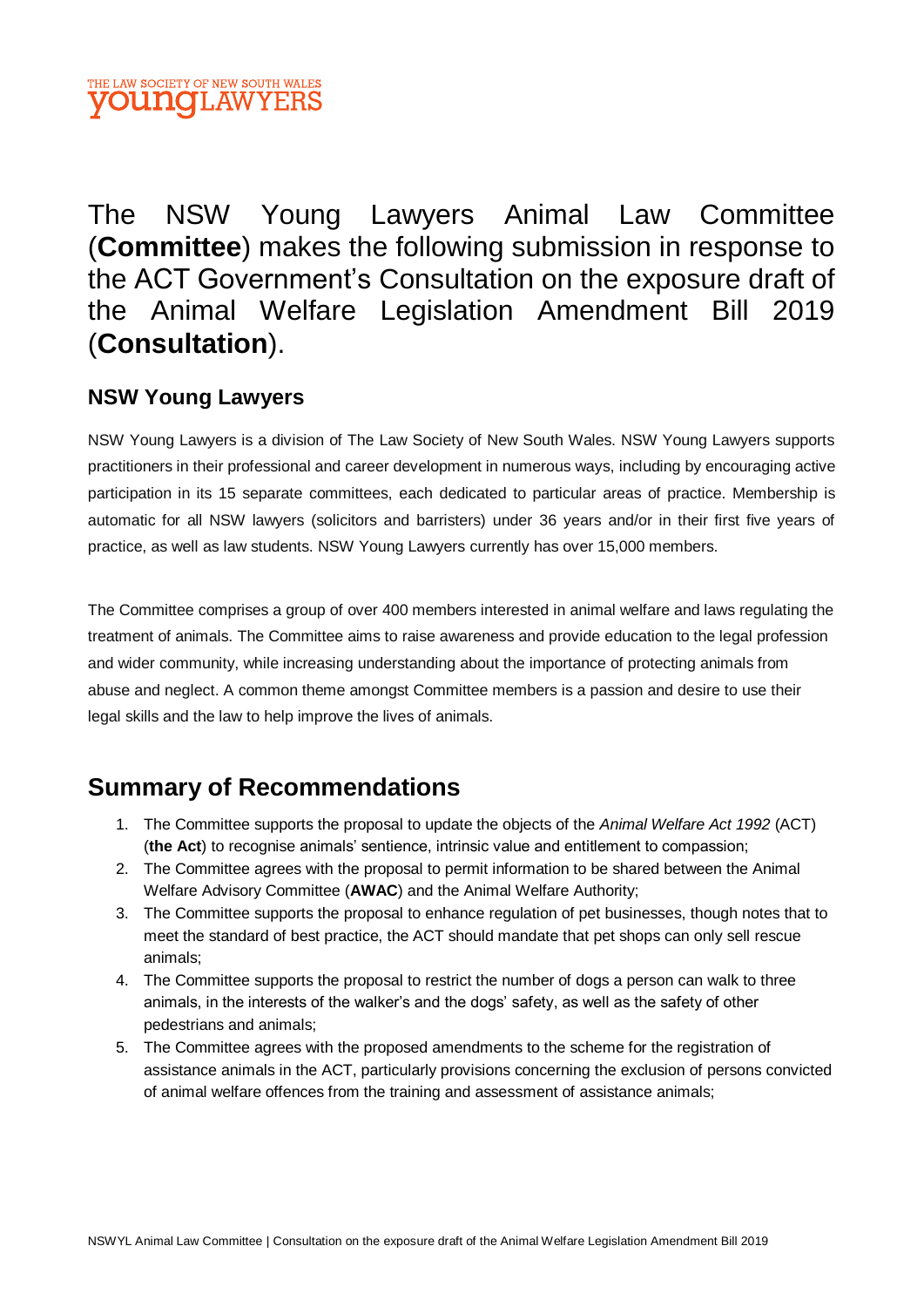- 6. The Committee concurs with the introduction of 'minor' duty of care or cruelty offences, provided they operate to expand the legislative reach of the Act by applying only to conduct which would not otherwise be caught by the existing provisions;
- 7. With respect to the proposed amendments to introduce new or amend current offences in the Act:
	- The Committee supports proposed changes to section 10 of the Act to require a person to report an injury to a mammal within 2 hours rather than 24 hours largely given mortalities resulting from roadkill can be highly destructive for species with small populations;
	- ii. The Committee supports the amendment of section 17 to expand the penalties for dog fighting offences, however recommends that consideration be given to increasing the penalty amount for this offence;
	- iii. The Committee supports the increase to maximum Court penalties but highlights the importance that the higher penalties ultimately are imposed by courts following such amendments being made;
	- iv. The Committee:
		- a. Agrees with the proposed amendments to section 9 of the Act as they would clarify that the section extends to a person confining an animal in a vehicle; and
		- b. Strongly supports proposed section 113, which would allow a person to break into a car to rescue an animal where appropriate, without attracting any criminal or civil liability.

### **Discussion**

### **Background**

 $\overline{\phantom{a}}$ 

As part of the ACT Government's *Animal Welfare and Management Strategy 2017-2022*, a review of the Act was undertaken with the guidance of the RSPCA and the Animal Welfare Advisory Committee. In response to the findings of that review, the Animal Welfare Amendment Bill 2019 (the **Bill**), the subject of this consultation, has been developed. The ACT Government has sought the public's views on the Bill's proposed amendments, which seek to 'ensure that the ACT has a best-practice, contemporary and effective regulatory system that protects and promotes the welfare of animals, prevents and deters cruelty to animals and responds appropriately to animal welfare abuses.'<sup>1</sup>

Below, the Committee makes comment on the proposed amendments (a), (b), (c), (d), (e), (g) and (h).

<sup>1</sup> ACT Government, *Consultation on the exposure draft of the Animal Welfare Legislation Amendment Bill 2019* (13 December 2018)

<sup>&</sup>lt;https://www.legislation.act.gov.au/View/ca/db\_59376/current/PDF/db\_59376.PDF>.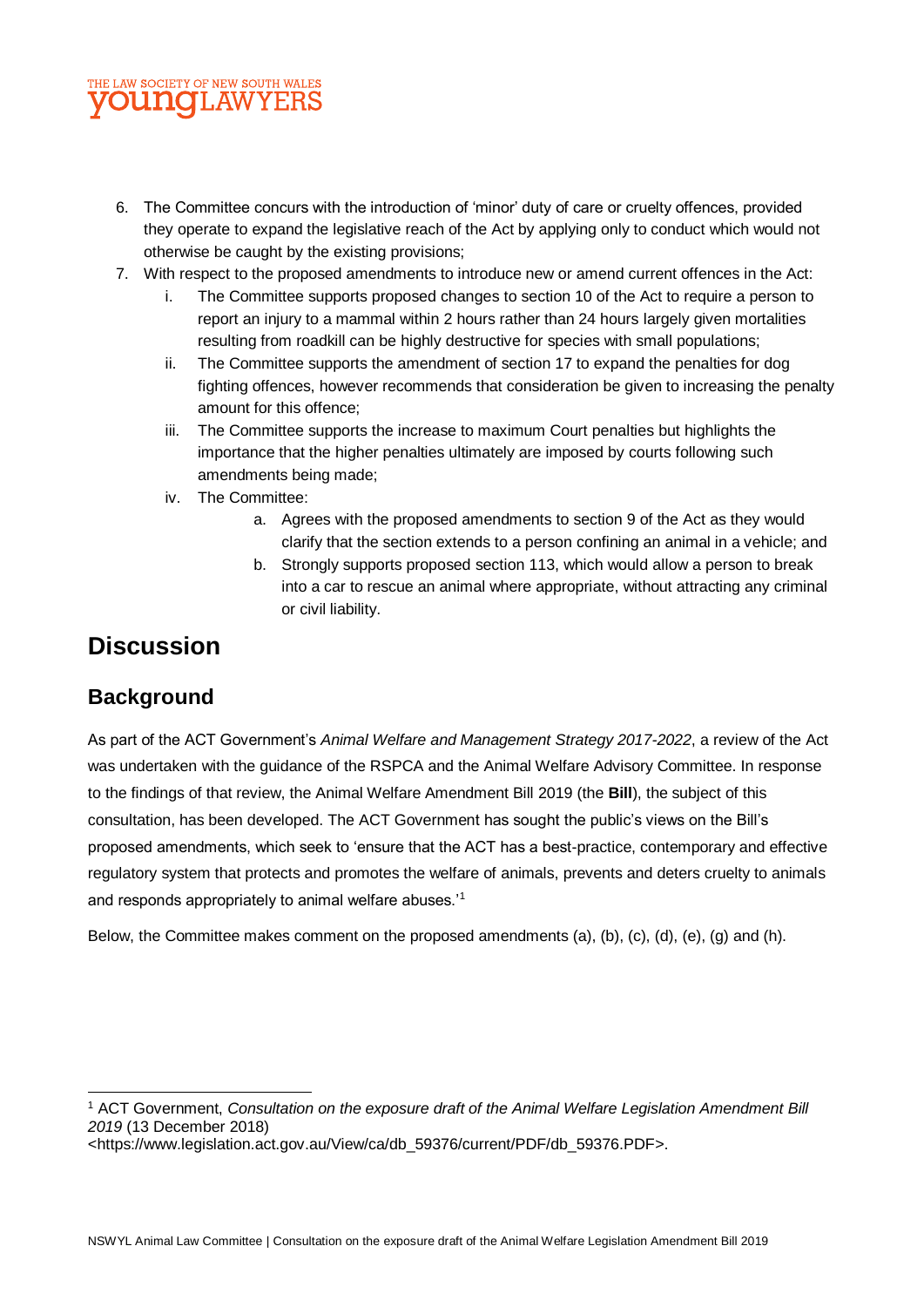# **a. Update the objects of the Act to reflect contemporary views on animal welfare, including recognition of animals as sentient beings.**

The Committee strongly supports the proposal to expressly recognise animals as sentient creatures in the objects of the Act.

This amendment would bring the legislation into alignment with community values. As early as 2009, Peter Sankoff, an animal protection scholar, observed that '[w]e have formally abandoned the notion that these sentient beings are 'just' animals and undeserving of moral concern...' and that it is likely that 'the large majority of people in Australia… believe that animals *matter,* and that their welfare is something that is worthy of being considered'.<sup>2</sup> Amending the objects of the Act to include recognition of animals as sentient beings would accurately capture the impetus behind society's concern for animal welfare; it therefore represents an appropriate and desirable amendment.

The proposal also reflects global best practice; animal sentience was expressly recognised by legislation passed by the French National Assembly in 2014,<sup>3</sup> the New Zealand Parliament in 2015,<sup>4</sup> the parliament of the province of Quebec in 2015,<sup>5</sup> and Colombia in 2016.<sup>6</sup>

# **b. Amend the governance framework for the Animal Welfare Advisory Committee (the AWAC) so that the AWAC can provide advice to the Animal Welfare Authority in addition to the Minister.**

The AWAC is established under Part 9 of the Act, and under s 109(3), its functions are, amongst others:

• To advise the Minister about animal welfare legislation;

l

- To participate in the development of approved codes of practice and mandatory codes of practice;
- To provide advice to other Territory authorities, and to community bodies, about programs for the improvement of community awareness about animal welfare; and
- To advise the Minister about any other matter relating to animal welfare.

<sup>2</sup> Peter Sankoff, 'The Welfare Paradigm: Making the World a Better Place for Animals?' in Peter Sankoff and Steven White (eds), *Animals Law in Australasia: A New Dialogue* (The Federation Press, 2009) 7, 9. <sup>3</sup> French Civil Code, Art. 515-14: "Animals are living beings gifted with sentience. Subject to the laws that protect the animals, they are subjected to the regime of goods."

 $4$  s 4, Animal Welfare Amendment Act (No 2) 2015 (2015 No 49): "animals are sentient".

<sup>5</sup> Quebec Civil Code, Art. 898.1: "Animals are not things. They are sentient beings and have biological needs. In addition to the provisions of special Acts which protect animals, the provisions of this Code and of any other Act concerning property nonetheless apply to animals."

<sup>6</sup> Colombia Civil code, Art. 655: "Recognizing the quality of sentient beings to animals".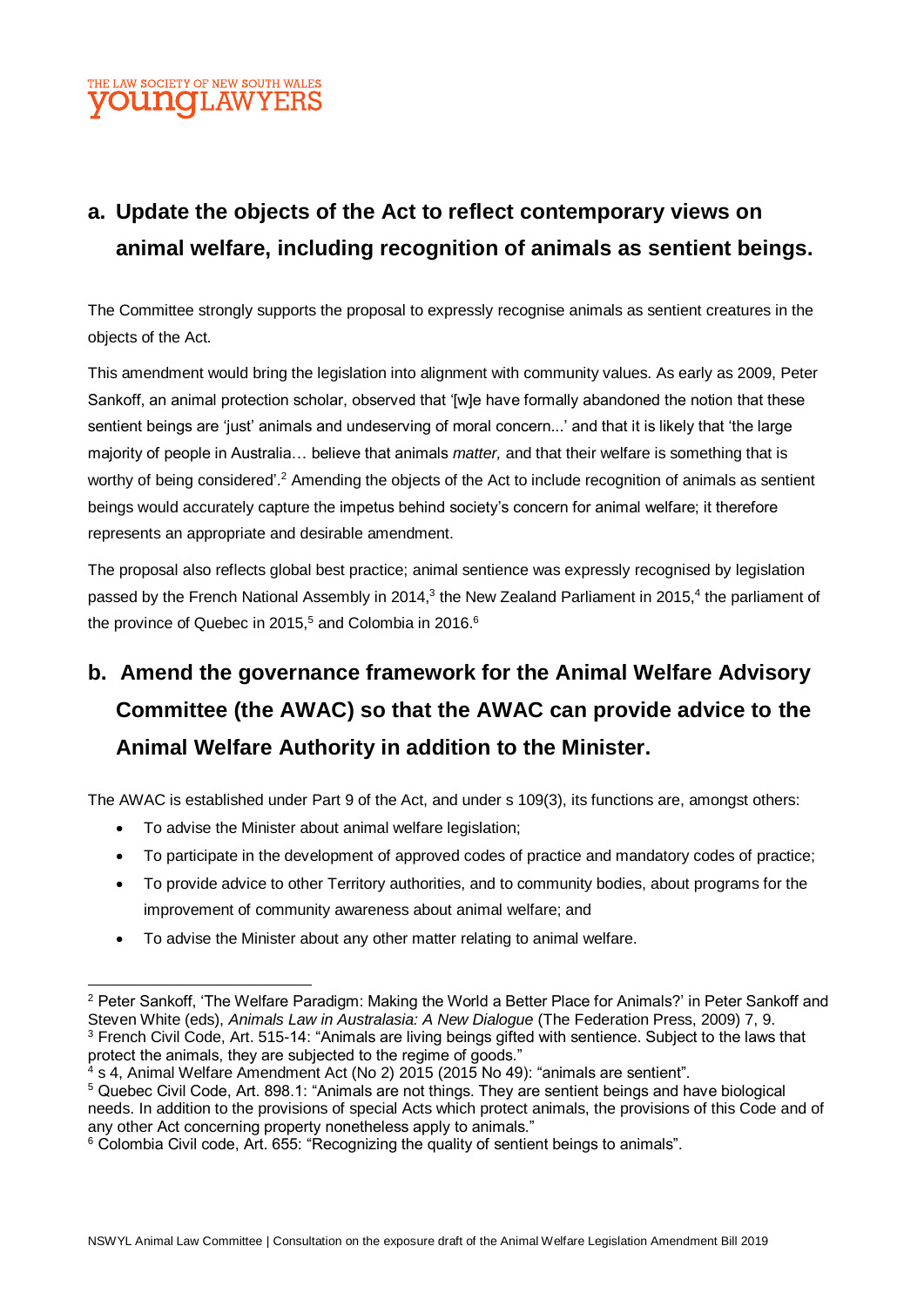The AWAC's ability to satisfy these functions speaks to the high level of expertise possessed by the entity in relation to animal health, welfare, law and policy. As the Animal Welfare Authority would undoubtedly benefit from accessing this expertise, the Committee welcomes the proposal to amend the Act in this way, while, of course, retaining the statutory independence of the Animal Welfare Authority from the AWAC.

# **c. Set out a high level framework for regulating pet businesses, and specifically pet shops and boarding kennels, to assure animal welfare outcomes.**

Clause 36 of the Bill, in summary:

- Requires pet businesses to hold a licence authorising them to operate; and
- Requires pet businesses to adhere to relevant codes of practice and any other conditions deemed necessary to continue to hold the licence.

The current Act makes it an offence for a person to fail to comply with a mandatory code of practice regulating pet businesses.<sup>7</sup> This includes the ACT Code of Practice for the Care and Management of Animals in Pet Shops.<sup>8</sup> While these codes of practice are detailed and provide for the welfare of animals for sale in pet shops to some extent, the Committee considers the structure of current legislation to be reactive. In the Committee's submission, the proposed amendments are therefore a positive development, as the licensing system would likely reduce mistreatment, rather than retroactively punishing it. Proposed section 24G provides the mechanism for this, providing that a license will only be issued if the authority is satisfied 'that the person intends to carry out the business on suitable premises and meets any requirements for a pet business prescribed by legislation.'

While the Committee welcomes this amendment as a way of augmenting current licensing systems to achieve a more robust regulatory framework, in respect of pet shops, the Committee submits that the proposed changes do not extend far enough to be considered best practice. The proposed amendments require pet shops to keep records of both buyers and sellers of pets, with this record of the supply chain of animals improving accountability for animal welfare outcomes. However, consistently with international best practice, the Committee submits that the ACT Government should emulate legislation implemented in

 $\overline{a}$ <sup>7</sup> *Animal Welfare Act 1992* (ACT) s 24B.

<sup>8</sup> Australian Capital Territory, *Determination No. 139 of 1993 – Animal Welfare Act 1992,* No 206, 28 September 1993.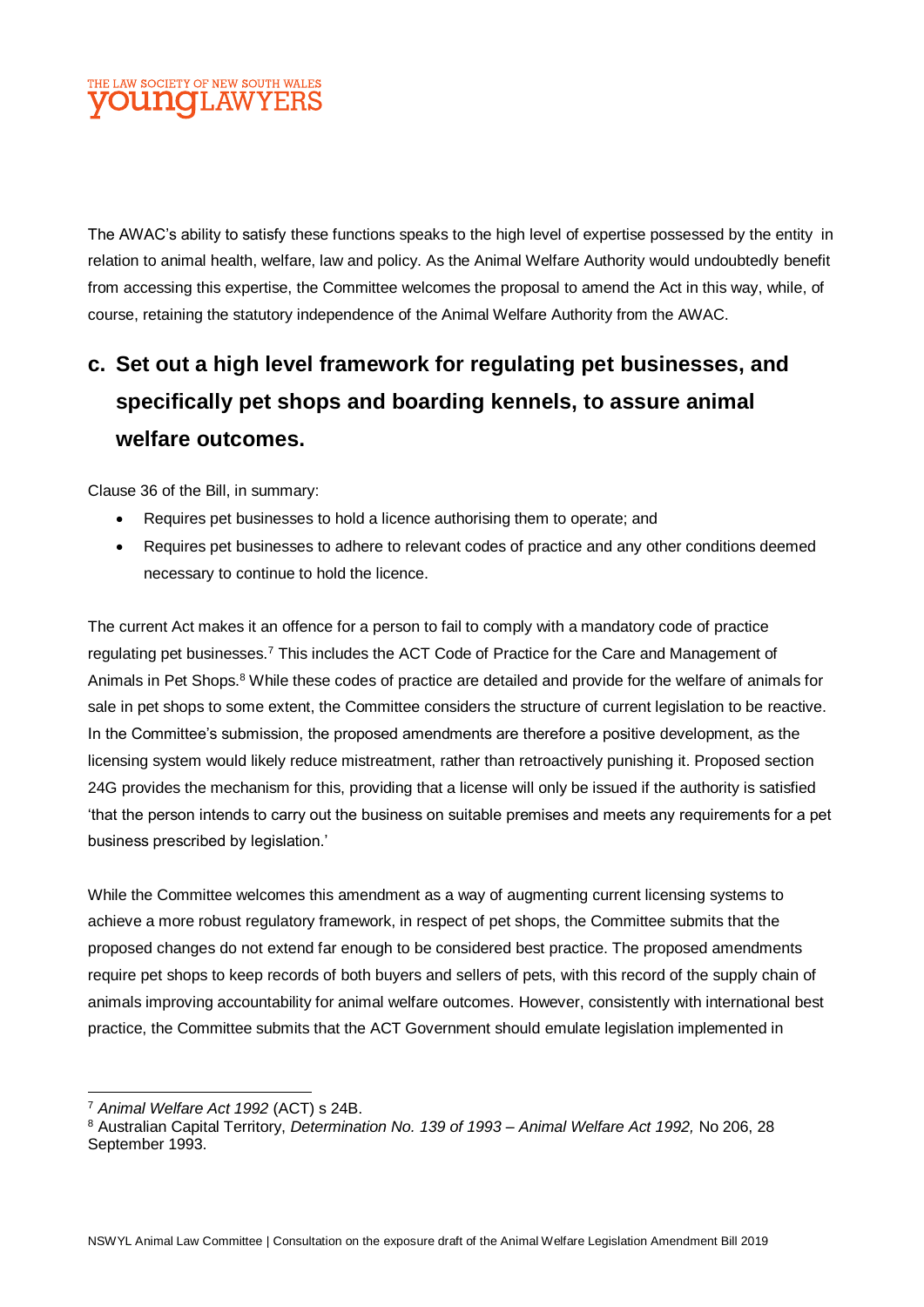California<sup>9</sup> which makes it an offence to sell 'a live dog, cat, or rabbit in a pet store unless the dog, cat, or rabbit was obtained from a public animal control agency or shelter, society for the prevention of cruelty to animals shelter, humane society shelter, or rescue group.' This legislated policy would support the objects of the proposed legislation and good animal welfare outcomes more broadly by:

- Facilitating the rehoming of rescued animals, both in the immediate and medium terms; and
- Removing a market for commercially bred animals in the ACT, reducing the surplus of animals available for sale<sup>10</sup> (and thereby alleviating pressure on rescue organisations) and disincentivising substandard animal welfare breeding practices, for example in the form of "puppy farms".

Two national Australian pet shops have already implemented this initiative. Neither PetBarn<sup>11</sup> nor PetStock<sup>12</sup> sell animals for profit in store; instead, they have partnered with animal rescue organisations such as the RSPCA to rehome rescued animals. To reflect best practice animal management, the ACT government should legislate this model.

## **d. Restrict any one person to walking a maximum of three dogs at any one time.**

The Committee agrees with proposed section 141, which would make it an offence to be in a public place with more than three dogs at a time. This would ensure people have greater control of their dogs, thereby reducing the potential for injuries to animals and humans in public spaces.

# **e. Set out a high level regulatory framework for assistance animals in the ACT that provides for the recognition, regulation and rights of access of assistance or service animals working in the Territory, and particularly assistance dogs.**

The Committee supports and approves of the additional requirements imposed on assistance animals, assistance animal trainers and assistance animal assessors, as these mechanisms will ensure greater animal welfare protection for assistance animals.

 $\overline{a}$ 

<sup>9</sup> Cal Health and Safety Code § 122354.5.

<sup>10</sup> See Animals Australia, *Companion Animals* (8 November 2018)

<sup>&</sup>lt;https://www.animalsaustralia.org/issues/companion\_animals.php>.

<sup>11</sup> Petbarn, *Our Mission and Adoption Partners* (2018) <

https://www.petbarn.com.au/services/adoptions#our-mission-and-adoption-partners>.

<sup>12</sup> Petstock, *Pet Adoption* (2019) < https://www.petstock.com.au/services/pet-adoption>.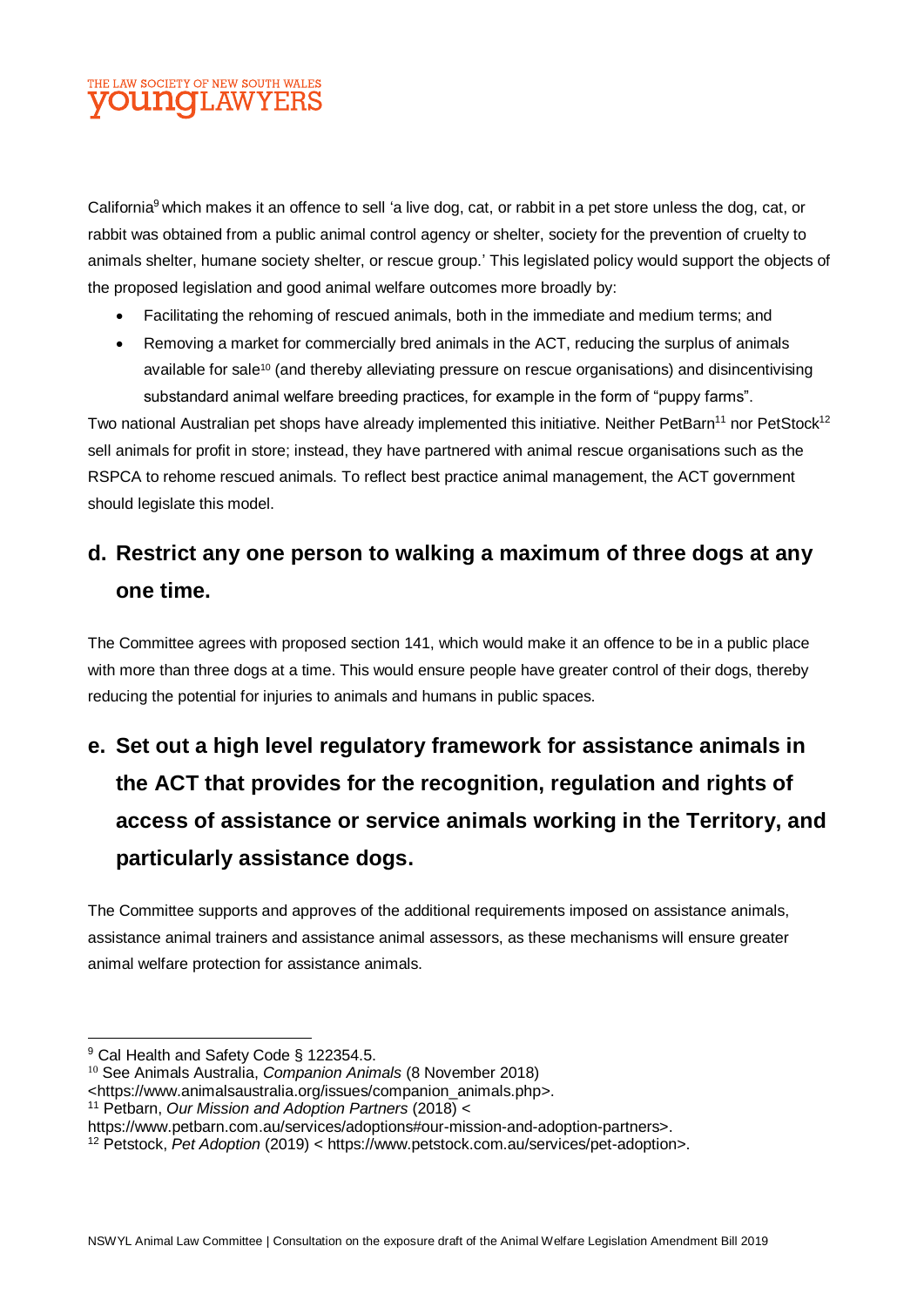The Committee welcomes the proposed amendments, which, amongst other things, would:

- Provide for the establishment of certain standards according to which assistance animals are to be trained:<sup>13</sup>
- Preclude any person who had been convicted of an animal welfare offence from applying for registration as an assistance animal trainer or assessor within two years of the conviction;<sup>14</sup>
- Provide for the suspension of a person's assistance animal trainer or assessor registration on animal welfare grounds:<sup>15</sup> and
- Provide for the cancellation of a person's assistance animal trainer or assessor registration where the person is convicted of an animal welfare offence.<sup>16</sup>

The proposal to empower the Minister to determine standards for the training and assessment of assistance animals would provide the ACT Government with influence and visibility over the techniques used in training programs, providing greater assurance of the protection of animal welfare.

By excluding persons convicted of animal welfare offences from assistance animal training and assessment, and by enabling the Government to suspend a person's registration on animal welfare grounds, the amendments exhibit a desirable recognition that, where animals are used to assist vulnerable people, the animals' interests must be considered.

**g. Introduce a new offence category for minor duty-of-care or cruelty offences where warnings and fines can be issued where appropriate (for example, where a person does not leave out water for their dog or kicks a dog in anger). The existing serious offences that attract significant financial and court penalties will remain and still be available, and the jail terms for the most serious offences have increased.**

The Committee supports the introduction of additional offences provided they would not affect the availability of penalties under the existing duty of care and cruelty offences. While the Committee appreciates that the

l <sup>13</sup> Animal Welfare Legislation Amendment Bill 2019 (ACT) cl 143 (proposed s 95).

 $14$  Ibid cl 143 (proposed ss 99, 103).

<sup>&</sup>lt;sup>15</sup> Ibid cl 143 (proposed ss  $100(1)(d)$ ,  $104(1)(d)$ ).

<sup>&</sup>lt;sup>16</sup> Ibid cl 143 (proposed ss 101(b), (c), 105(b)(c)).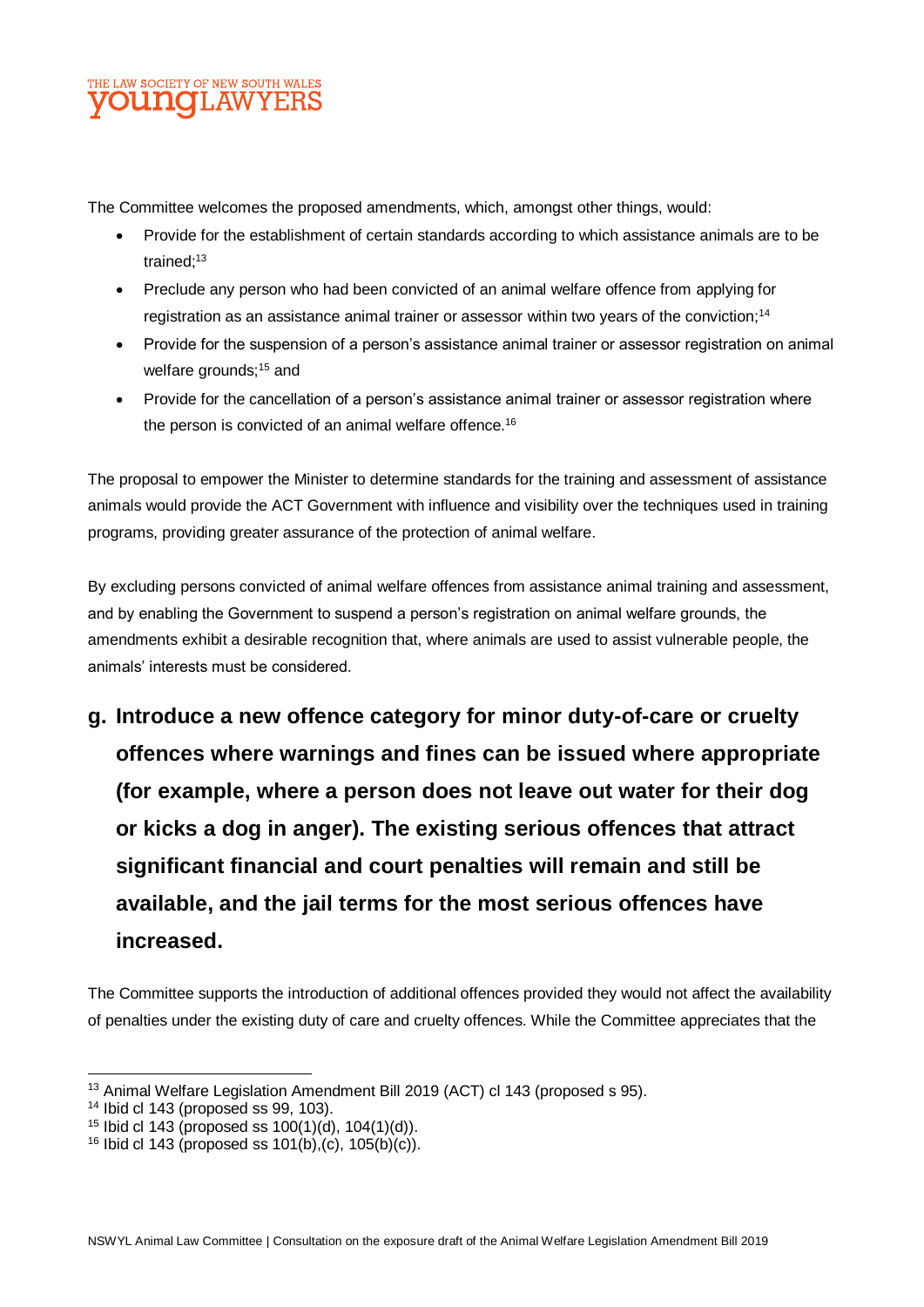additional strict liability offences could increase ease of prosecution, the Committee is concerned about their potential to diminish existing offences which already capture duty of care offences and acts of cruelty.<sup>17</sup>

The Committee is concerned that conduct to which the proposed "minor" offences has the capacity to inflict the same degree of harm as conduct amounting to existing cruelty and duty of care offences, and could therefore be prosecuted under the current legislation. Additionally, the lesser penalties suggest that some degree of neglect or gratuitous cruelty is less harmful than others. For example, proposed s 6D makes failure to provide an animal with hygienic environment an offence, attracting a penalty of up to 25 penalty units. The Committee submits that this conduct could be prosecuted under s 6B(2)(a)(ii) of the Act, which makes it an offence for a person in charge of an animal to fail to take reasonable steps to provide the animal with appropriate shelter or accommodation and carries a maximum penalty of 100 penalty units or one year imprisonment. Similarly, the proposed offences relating to hitting or kicking animal<sup>18</sup> should already be captured by cruelty offences as such conduct 'caus(es) pain that is unjustifiable, unnecessary or unreasonable in the circumstances'.<sup>19</sup>

If the concern is with respect to the risk of offenders defending the claim by proving "reasonable steps", <sup>20</sup> then the focus should be on changing the assessment of "reasonable steps" so that the scope for doing so is narrowed. In any event, only in extenuating circumstances would a person be able to argue that they had taken reasonable steps, but nonetheless failed to give an animal access to appropriate shelter.

The Committee agrees with substituting the wording in cruelty offences so that any person who commits a duty of care offence bears the onus of proving of reasonable steps were taken to give the animal a thing mentioned in the above subsections.<sup>21</sup>

Finally, the Committee strongly supports the proposal to increase the maximum penalty for the offence of:

- Cruelty under s 7,<sup>22</sup> from 100 penalty units or imprisonment for 1 year to 100 penalty units or imprisonment for 2 years; and
- Aggravated cruelty under s 7A,<sup>23</sup> from 200 penalty units or imprisonment for 2 years to 200 penalty units or imprisonment for 3 years.

 $\overline{a}$ 

<sup>17</sup> See *Animal Welfare Act 1992* (ACT) ss 6B and 7A.

<sup>&</sup>lt;sup>18</sup> Animal Welfare Legislation Amendment Bill 2019 (ACT) cl 11 (proposed s 7C).

<sup>19</sup> *Animal Welfare Act 1992* (ACT) s 6A.

<sup>&</sup>lt;sup>20</sup> Animal Welfare Legislation Amendment Bill 2019 (ACT) cl 7 (proposed s 6B(2)).

 $21$  Ibid cl 7 (proposed s 6B(2)).

 $22$  Ibid cl 8.

 $23$  Ibid cl 9.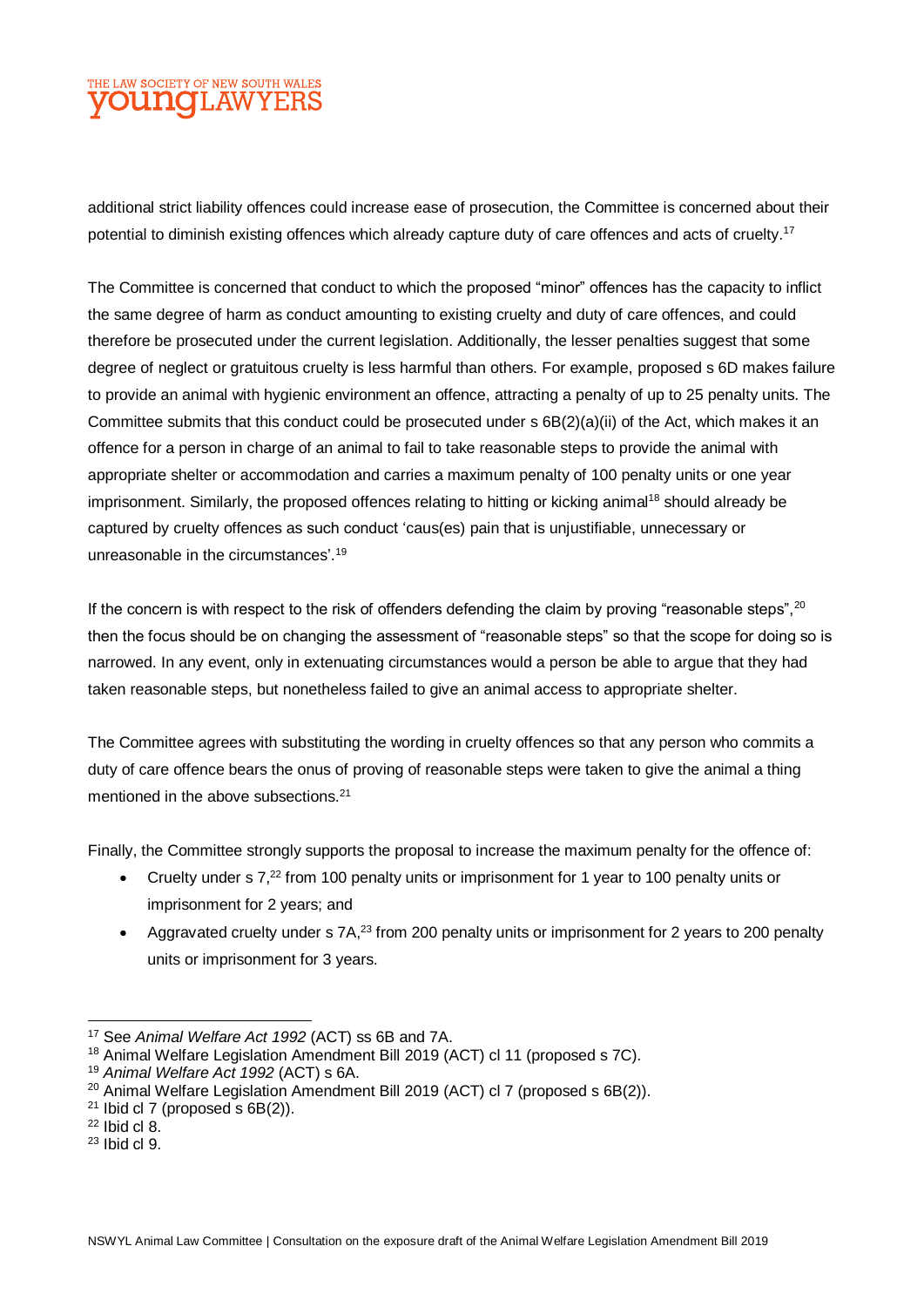

l

The increased maximum imprisonment terms reflect the seriousness of animal cruelty and are entirely consistent with the Bill's proposed expression of the objects of the Act, which recognise the sentience and intrinsic value of animals and that animals deserve to be treated with compassion.

### **h. Make a number of amendments to introduce new or amend current offences in the Act. These include:**

**i. requiring a person to report the injury of a mammal within 2 hours, rather than the current 24 hours in the Act (for example, where a driver collides with kangaroo or a dog with their car and the animal needs urgent veterinary treatment).** 

The Committee is supportive of the proposed changes to section 10 of the Act to require a person to report an injury to a mammal within two hours rather than 24 hours.

Wild Australian fauna such as the kangaroo, wombat, wallaby, and emu continue to be among the most prevalent road-kill victims reported in Australia.<sup>24</sup>

Data based on almost 9,000 insurance claims to AAMI between March 2017 and March 2018 show Canberra had the highest number of collisions between drivers and animals for the second year in a row.<sup>25</sup> Kangaroos accounted for 92 per cent of all animal-related collisions in the ACT during the 12-month period.

The Committee submits that this proposed amendment is crucial for the following reasons:

<sup>&</sup>lt;sup>24</sup> Rowden, Peter J. and Steinhardt, Dale A. and Sheehan, Mary C., 'Road crashes involving animals in Australia' (2008) 40(6) *Accident Analysis and Prevention* 1, 1865-1871.

<sup>25</sup> Andrew Brown, *Canberra Tops The Nation For Driver Collisions With Animals* (2019) Canberra Times <https://www.canberratimes.com.au/national/act/canberra-tops-the-nation-for-driver-collisions-with-ani mals-20180509-p4zebk.html>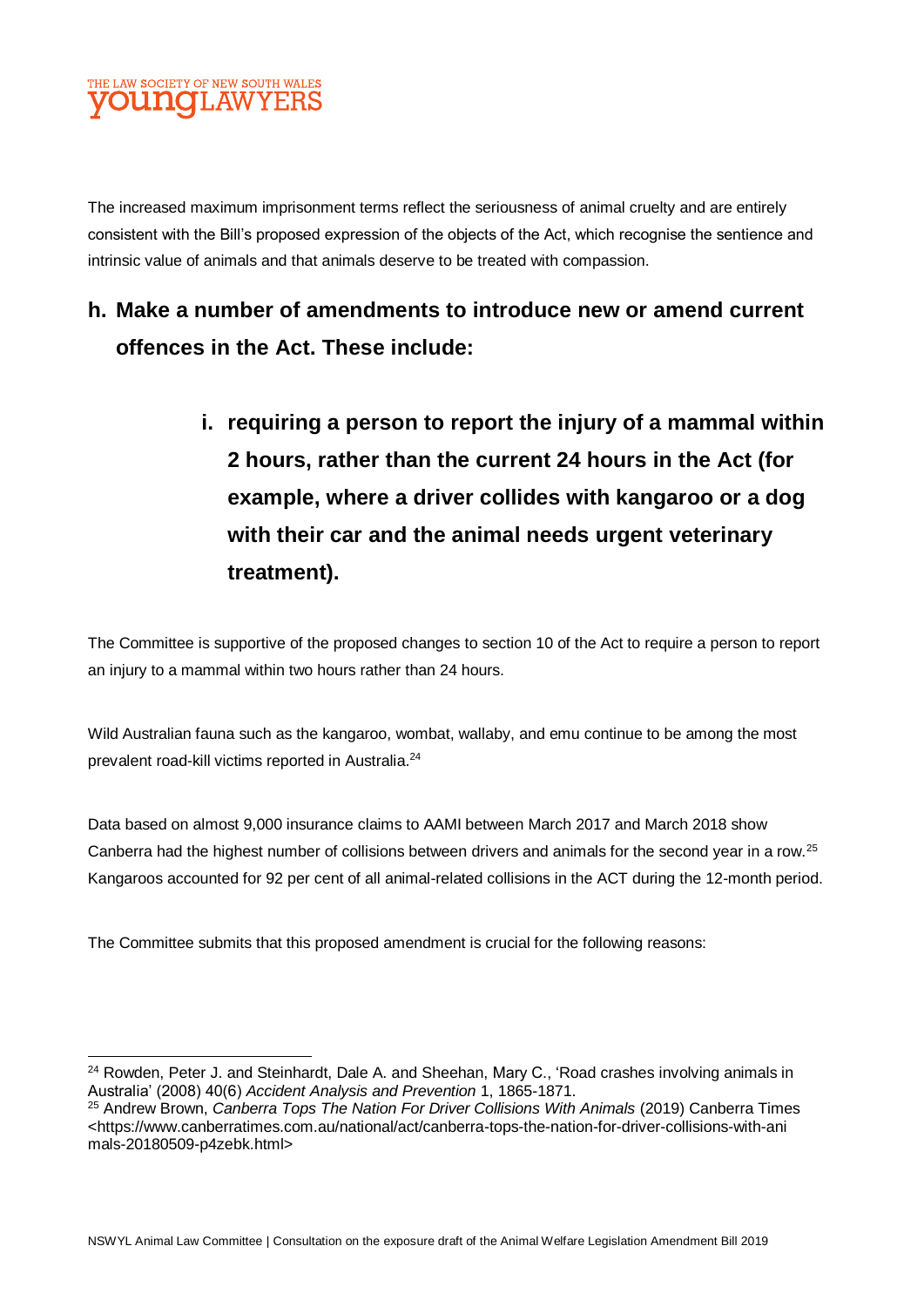

- a. It ensures that animals are recognised as sentient beings with intrinsic value, in line with the objective of the new legislative framework;<sup>26</sup> and
- b. Mortality resulting from roadkill can be highly destructive for species with small populations. Collisions with motor vehicles are the leading cause of death of the Florida Panther,<sup>27</sup> and is the largest cause of badger deaths in England.<sup>28</sup> Roadkill is considered to significantly contribute to the population decline of many threatened species, including the wolf, koala and eastern quoll. <sup>29</sup> In Tasmania, Australia the most common species affected by roadkill are brush tail possums and Tasmanian pademelons.<sup>30</sup>

# **ii. introducing provisions that expressly address dog fighting and allow for effective enforcement of dog fighting offences, similar to changes in other jurisdictions;**

Dog fighting places the animal at significant risk of serious pain, injury, suffering or even death for the purpose or entertainment or sport.<sup>31</sup>

The Committee supports the amendment of section 17 of the Act to expand the penalties for dog fighting offences. The amendments explicitly expand penalties to apply not just to those who own, keep, use or manage premises where animal fights take place, but also to those who attend such a violent activity.

However, the Committee notes that whilst dogfighting is currently "illegal" in Australia already, dogfighting still occurs. It is due to its illegality that when dogs are injured, owners may attempt to treat the injuries themselves rather than risk being reported by an attendant veterinarian. This then places the dog's health

 $\overline{a}$ 

- <sup>29</sup> Alistair J. Hobday and Melinda L. Minstrell. "Distribution And Abundance Of Roadkill On Tasmanian Highways: Human Management Options" (2008) 35(7) Wildlife Research.
- <sup>30</sup> EduTel Technology, *Roadkill 2007 - Summary of Past Data* (2019) Roadkill.edutel.com <http://roadkill.edutel.com>.
- <sup>31</sup> RSPCA, *Is Dog Fighting Legal In Australia? - RSPCA Australia Knowledgebase* (2019) <https://kb.rspca.org.au/Is-dog-fighting-illegal-in-Australia\_237.html>.

<sup>&</sup>lt;sup>26</sup> Animal Welfare Legislation Amendment Bill 2019 (ACT) 4A(1)(a).

<sup>27</sup> Defenders of Wildlife, *Threats To Florida Panthers* (2019) <https://defenders.org/florida-panther/threats>.

<sup>28</sup> Jonathan Owen, *50,000 Badgers Are Killed On Britain's Roads Every Year* (2019) The Independent <https://www.independent.co.uk/environment/50000-badgers-are-killed-on-britains-roads-every-year-6231851.html>.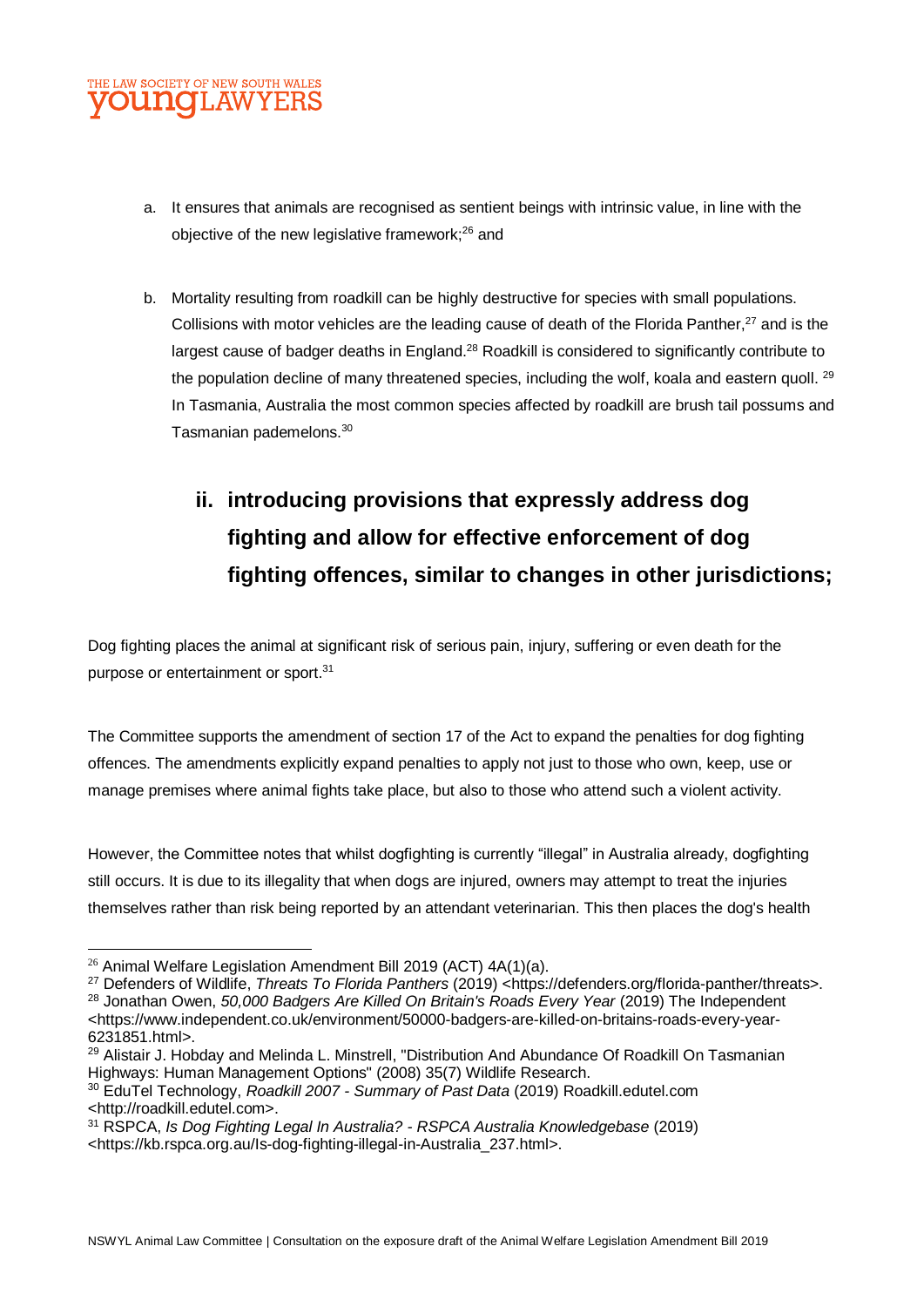and welfare at even greater risk as the owners are unqualified and untrained to perform medical or surgical practices which can lead to fatal consequences for the dog.<sup>32</sup> This highlights the critical importance of effective enforcement of the proposed provision.

The proposed amendments include greater penalties for a person taking part in a violent animal activity (maximum 300 penalty units, imprisonment for 3 years, or both) which may address the above concern by disincentivising participation.

The Committee recommends an additional provision in this section sanctioning the breeding of fighting dogs. In South Carolina, a breeder of fighting dogs is serving a 30-year sentence.<sup>33</sup> Queensland animal welfare investigators have found cases of suspected dog fighting linked to "designer dog" breeding. In early 2018, RSPCA investigators and police raided four properties in Queensland and rescued 56 dogs from an alleged dog fighting operation. At the same properties they found evidence of a selective fighting dog breeding program.<sup>34</sup>

The Committee recommends that proposed section 17(4) definition of one who "takes part in" a violent animal activity be extended to include the following, as most states in the US do:<sup>35</sup>

- "Possess a dog with intent that it engage in dogfighting (even if not accompanied by actual fighting or training to fight)."
- "Possess or own a dog with injuries consistent with dogfighting (such as torn or missing ears, bite wounds, puncture wounds, bruising or other injuries) when accompanied by evidence that the dog has been or is intended to be used for dogfighting."
- "Possess equipment used for training dogs to fight or to enhance fighting ability."
- "Aid, abet, counsel or procure, solicit or incite another person do any of these activities."

# **iii. increase maximum court imposed penalties for cruelty and aggravated cruelty offences;**

 $\overline{a}$  $32$  Ibid.

<sup>33</sup> Bill Burke, *Once limited to the rural South, dogfighting sees a cultural shift* (17 June, 2007) The Virginian-Pilot <https://pilotonline.com/news/local/crime/article\_e8dfa7d4-619b-5bd7-a10c-39910df01fbe.html> <sup>34</sup> RSPCA, *Is Dog Fighting Legal In Australia? - RSPCA Australia Knowledgebase* (2019) <Kb.rspca.org.au <https://kb.rspca.org.au/Is-dog-fighting-illegal-in-Australia\_237.html>.

<sup>35</sup> ASPCA, *Prosecutor's Guide to Dogfighting Cases* (2010) New England Animal Control/Humane Academy, [<http://neacha.org/resources/prosecutors.dogfight.pdf>](http://neacha.org/resources/prosecutors.dogfight.pdf).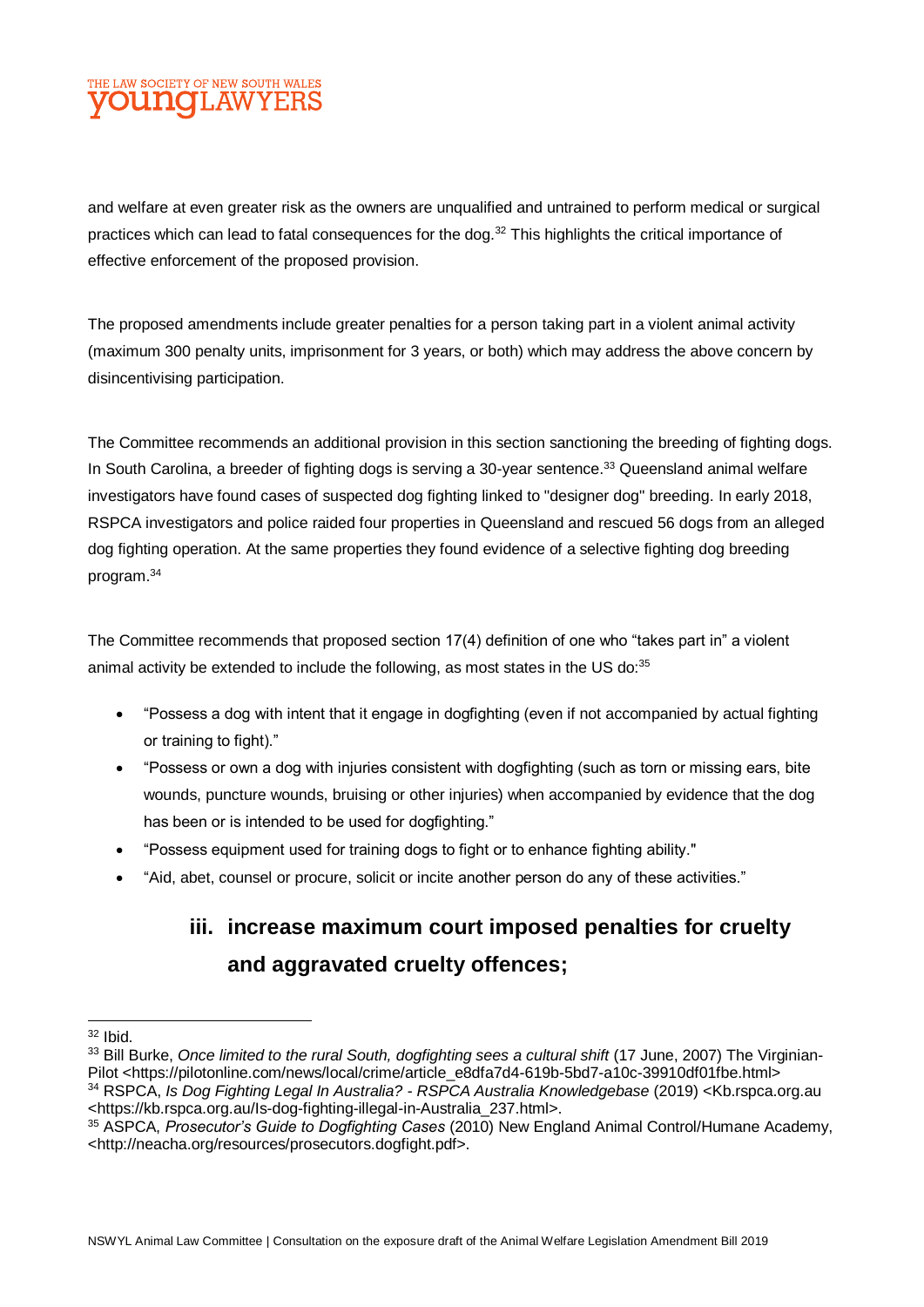As discussed above, the Bill proposes increases to maximum court-imposed penalties for cruelty and aggravated cruelty offences, as follows:

| Section                 | Current maximum penalty                                 | Proposed maximum penalty                                   |
|-------------------------|---------------------------------------------------------|------------------------------------------------------------|
| $7 -$ Cruelty           | 100 penalty units, imprisonment<br>for 1 year or both   | 100 penalty units, imprisonment<br>for 2 years or<br>both. |
| 7A – Aggravated cruelty | 200 penalty units, imprisonment<br>for 2 years or both. | 200 penalty units, imprisonment<br>for 3 years or<br>both. |

Accordingly the Bill proposes that the maximum court-imposed prison sentence for cruelty and aggravated cruelty each be increased by one year.

The meaning of "cruelty" is currently defined in the Act to include the following:

- a. causing pain that is unjustifiable, unnecessary or unreasonable in the circumstances;
- b. beating that causes pain;
- c. abusing, terrifying or tormenting;
- d. injuring or wounding that is unjustifiable, unnecessary or unreasonable in the circumstances.

The meaning of "aggravated cruelty" is defined in the Act to include the following:

- a. the person commits an act of cruelty on an animal; and
- b. the act causes the death or serious injury of the animal; and
- c. the person intends to cause, or is reckless about causing, the death of, or serious injury to, the animal.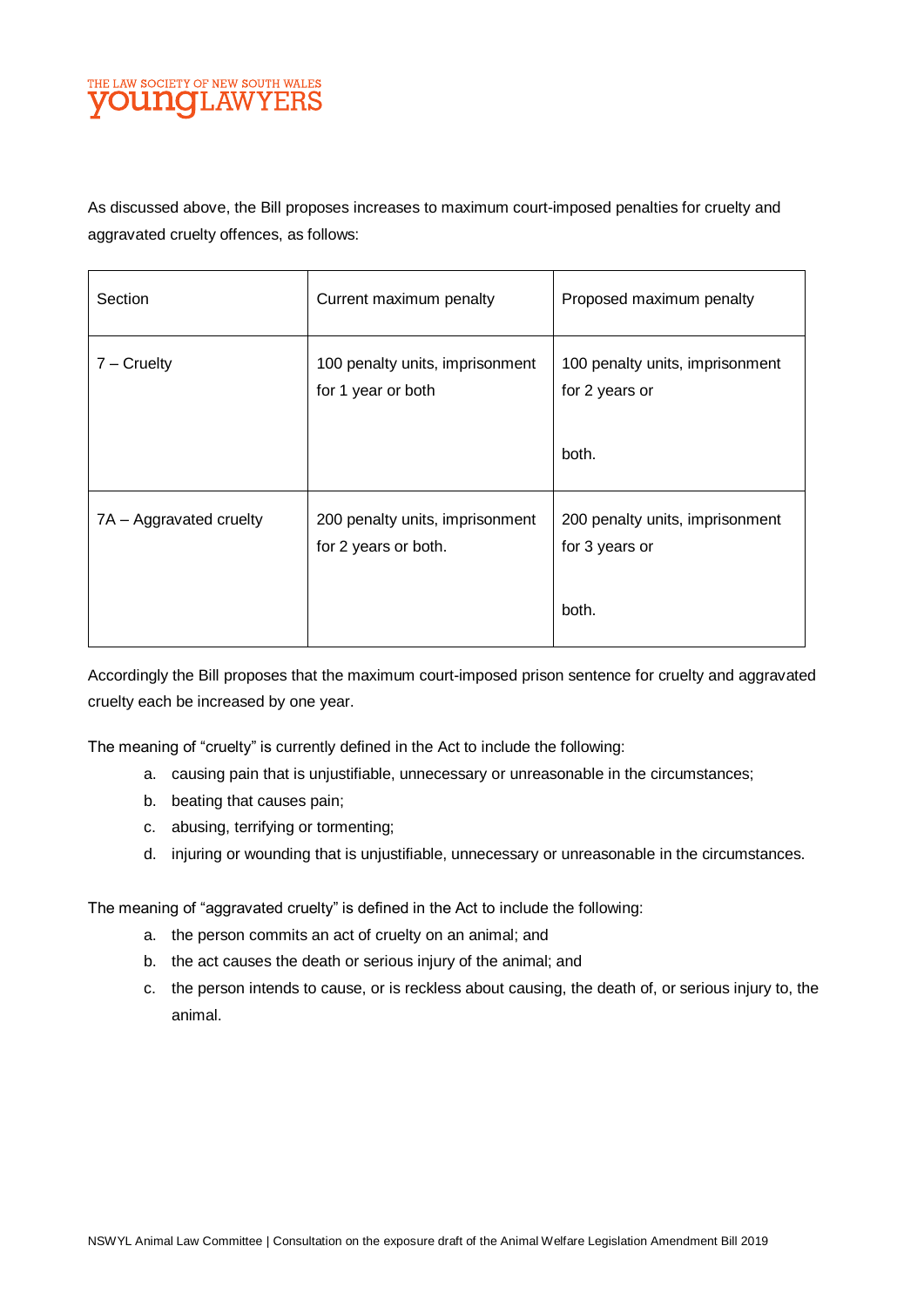The Committee supports the increase to maximum Court penalties as it will act to greater deter cruelty to animals<sup>36</sup> and is certainly responsive to changes in the attitudes and expectations of the community.<sup>37</sup>

In *Markarian v The Queen* (2005) 228 CLR 357 at [31], Gleeson CJ, Gummow, Hayne and Callinan JJ set out three reasons why judges should have particular regard to the maximum penalties prescribed by statute in the context of sentencing, as follows:

- The legislature has legislated for them;
- They invite comparison between the worst possible case and the case before the court at the time; and
- In that regard they do provide, taken and balanced with all of the other relevant factors, a yardstick".<sup>38</sup>

The Committee endorses the proposed increase in maximum court penalties. However it has been observed that the Australian judiciary has exhibited reluctance to award sentences at the higher end of the range for animal cruelty offences.<sup>39</sup> In respect of a case in which a Tasmanian dairy farmer was sentenced to 15 months imprisonment, fined \$110,000 and prohibited him from owning livestock for 10 years for nearly 200 charges of animal cruelty, Emmanuel Giuffre of Voiceless observed:

There is a definite, indeed disturbing, trend of Australian courts imposing relatively lenient sentences in cases of animal cruelty. This is despite most states and territories having amended their animal cruelty statutes to increase the maximum penalties, and expanding the variety of sanctions that courts may impose, for cruelty offences…

While some would argue that Mitchell should have been sentenced for each animal that was harmed – a move that would have seen a possible maximum sentence imposed of over 120 years imprisonment – the sentence still provides a strong precedent for future cases and sends an important message to the farming community.<sup>40</sup>

While this commentary expresses satisfaction with the outcome of this decision, it also speaks to a community expectation that sentencing should reflect the gravity of animal cruelty. While this is a judicial, rather than a legislative task, raising the maximum penalty of certain offences by statutory amendment is an

l <sup>36</sup> Animal Welfare Legislation Amendment Bill 2019 (ACT) cl 5 (proposed s 4A(2)(c)).

<sup>&</sup>lt;sup>37</sup> Ibid cl 5 (proposed s 4A).

<sup>38</sup> Emmanuel Giuffre, *Animal Law In The Spotlight: TAS Dairy Farmer Sentenced* (2013) Voiceless <https://www.voiceless.org.au/content/animal-law-spotlight-tas-dairy-farmer-sentenced>.

<sup>39</sup> See Annabel Markham, 'Animal Cruelty Sentencing' in in Peter Sankoff and Steven White (eds), *Animals Law in Australasia: A New Dialogue* (The Federation Press, 2009)

<sup>40</sup> Emmanuel Giuffre, *Animal Law In The Spotlight: TAS Dairy Farmer Sentenced* (2013) Voiceless <https://www.voiceless.org.au/content/animal-law-spotlight-tas-dairy-farmer-sentenced>.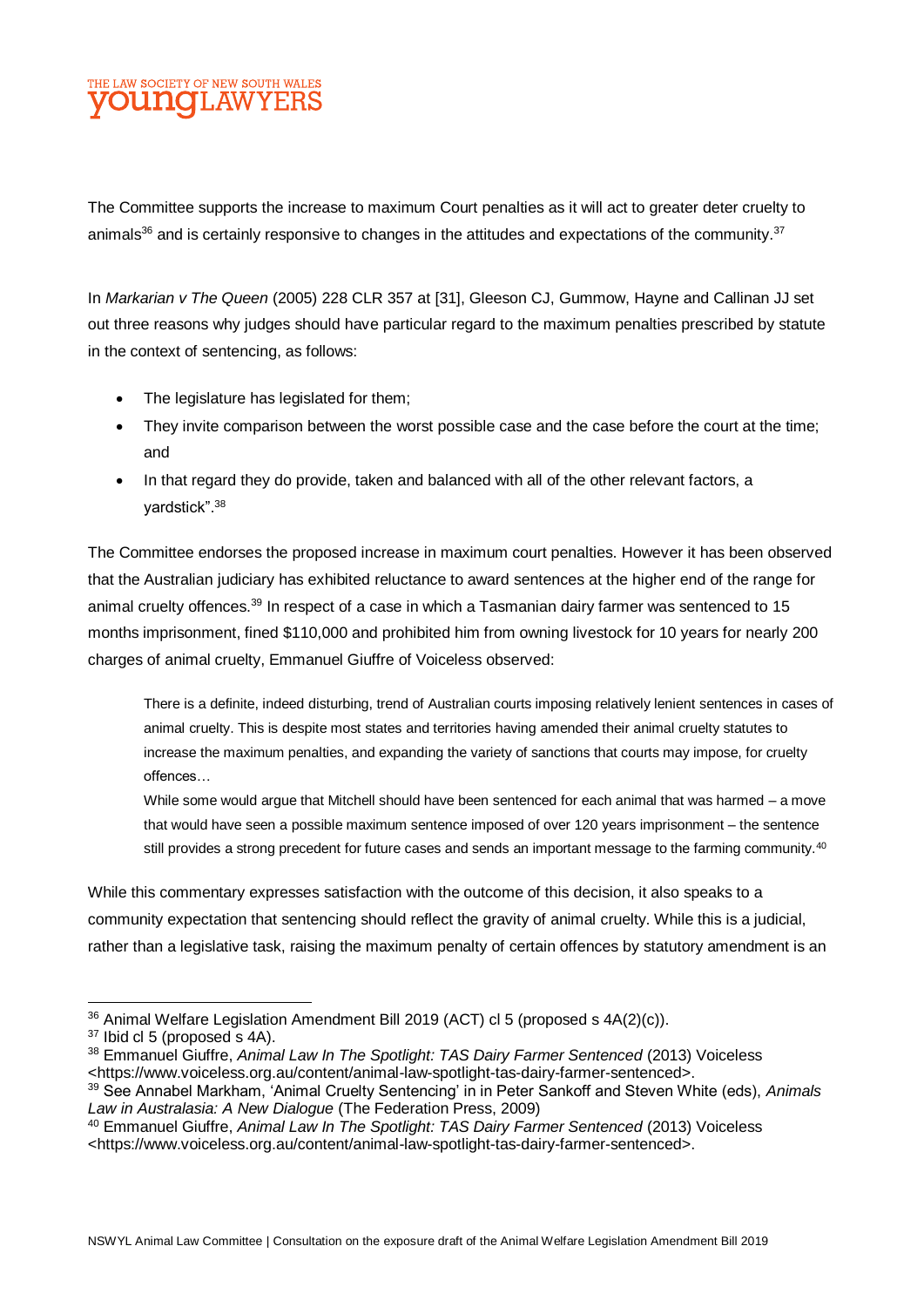

l

appropriate way of signalling the seriousness of the conduct and providing a benchmark to assist judges in administering penalties.

# **iv. expressly making it an offence for a person to leave an animal in a hot car, and providing appropriate provision for an authorised officer or person to break into a car to rescue an animal where required;**

The Committee strongly supports the proposed section 113 of the Act allowing a person to break into a car to rescue an animal where appropriate, without attracting any criminal or civil liability. Presently people who do not own the animal are required to await the legal owner of the vehicle to return or await arrival of the relevant authorities. The potential harm to an animal whilst this occurs is catastrophic. The RSPCA estimates that they receive over 1,000 distress calls about animals (usually dogs) being left in cars in the heat.<sup>41</sup> The RSPCA asserts that it can take as few as six minutes for a dog to die in a hot car.<sup>42</sup>

It is the Committee's view that section 9 of the Act as currently drafted does not make it sufficiently clear that the section extends to a person confining an animal in a vehicle. Currently section 9 states a person commits an offence "if the person confines an animal in a way that causes injury, pain, or excessive distress to the animal." Although animals are sentient beings and do show signs of injury, pain and distress, these symptoms are not always obvious and objectively it would be problematic for an authority to ascertain with certainty that a person has breached the section as currently drafted.

The proposed amendment to section 9 provides examples to guide the ACT Police and RSPCA Inspectors as to particular offences which fall foul of the section. Further, while the current section 9(3) finds a person commits an offence if they *"confine[s] an animal in a way that causes injury, pain, or excessive distress to the animal"*, the proposed amendment section 9(4)(b) finds a person also commits an offence if the

NSWYL Animal Law Committee | Consultation on the exposure draft of the Animal Welfare Legislation Amendment Bill 2019

<sup>41</sup> *Dogs Die In Hot Cars* (2019) RSPCA Queensland <https://www.rspcaqld.org.au/what-we-do/welfareawareness/companion-animals/dogs-die-in-hot-cars>.

<sup>42</sup> *It Only Takes Six Minutes For A Dog To Die In A Hot Car* (2019) RSPCA Queensland <https://www.rspcansw.org.au/blog/seasonal-messages/it-only-takes-six-minutes-for-a-dog-to-die-in-a-hotcar/>.